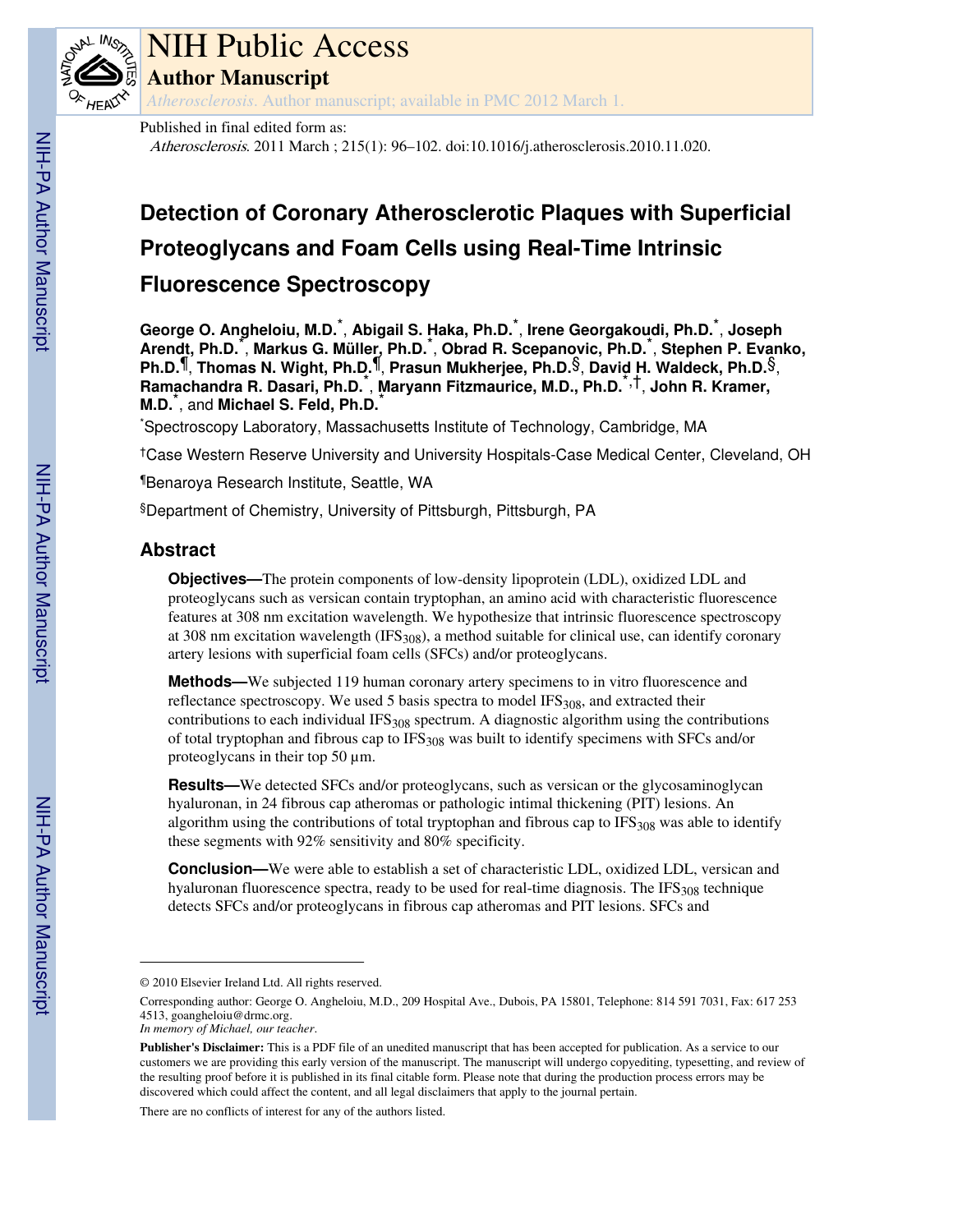proteoglycans are histological markers of vulnerable plaques, and this study is a step further in developing an invasive clinical tool to detect the vulnerable atherosclerotic plaque.

#### **Keywords**

tryptophan; low-density lipoprotein; versican; foam cells; spectroscopy

### **Introduction**

Thrombosis of rupture- or erosion-prone vulnerable atherosclerotic plaques is believed to be the underlying cause of most acute coronary events [1]. Attention has been focused on the role played by lipoproteins, lipid-laden macrophages, and the extracellular matrix in the process of plaque erosion [2]. Matrix proteoglycans serve as scaffolding that enables accumulation of low-density lipoprotein (LDL), migration of smooth muscle cell and accumulation of lipoprotein-laden foam cells into the plaque [3–5].

Apo (a) and apo B100 and proteoglycans such as versican and decorin-biglycan contain tryptophan in their protein structure [6–9]. In contrast, elastin, collagen I and collagen III, the most important structural proteins of normal artery and stable plaques, do not harbor tryptophan in their structure (www.uniprot.org).

Our group has previously detected pathognomonic fluorescence features indicating the presence of tryptophan in atherosclerotic artery specimens using 310 nm excitation light [10]. We hypothesize that by quantifying the fluorescence imprint of tryptophan with intrinsic fluorescence spectroscopy (IFS), a method devised by our laboratory [11], the presence of lipoprotein-rich superficial foam cells (SFCs) and proteoglycans could be detected, allowing the identification of plaques prone to erosion or rupture.

Our prior work has demonstrated a method useful in the identification of SFCs, using data generated by diffuse reflectance spectroscopy (DRS) and IFS at 480 nm excitation [12]. Interestingly the 480 nm excitation wavelength was not useful for the identification of proteoglycans [12]. The current investigation advances our results by adding a new element in the vulnerable plaque equation: the global detection of proteoglycans and SFCs.

# **Methods**

#### **Subjects and Specimens**

This study was approved by the Massachusetts Institute of Technology Committee on the Use of Humans as Experimental Subjects and the Cleveland Clinic Foundation's Institutional Review Board, in consultation with the Cuyahoga County Coroner's Office. 119 coronary artery specimens were harvested from autopsy cases (n=11) and hearts explanted during cardiac transplant operations  $(n=3)$  [13]. The average age of the 14 subjects was 59 and 9 of them were male. Coronary artery disease was the cause of death in 6 of the autopsy cases and sudden cardiac death was documented in 5. The 3 transplant recipients had a clinical diagnosis of ischemic cardiomyopathy.

Specimens were handled and prepared for spectroscopy measurements as previously detailed [12]. They were used after snap-freezing and thawing. Normalized 308 nm excitation intrinsic fluorescence (IFS<sub>308</sub>) as well as DRS data acquired prior to −80°C freezing and after thawing were proven to be consistent (online Figure 1-supplemental).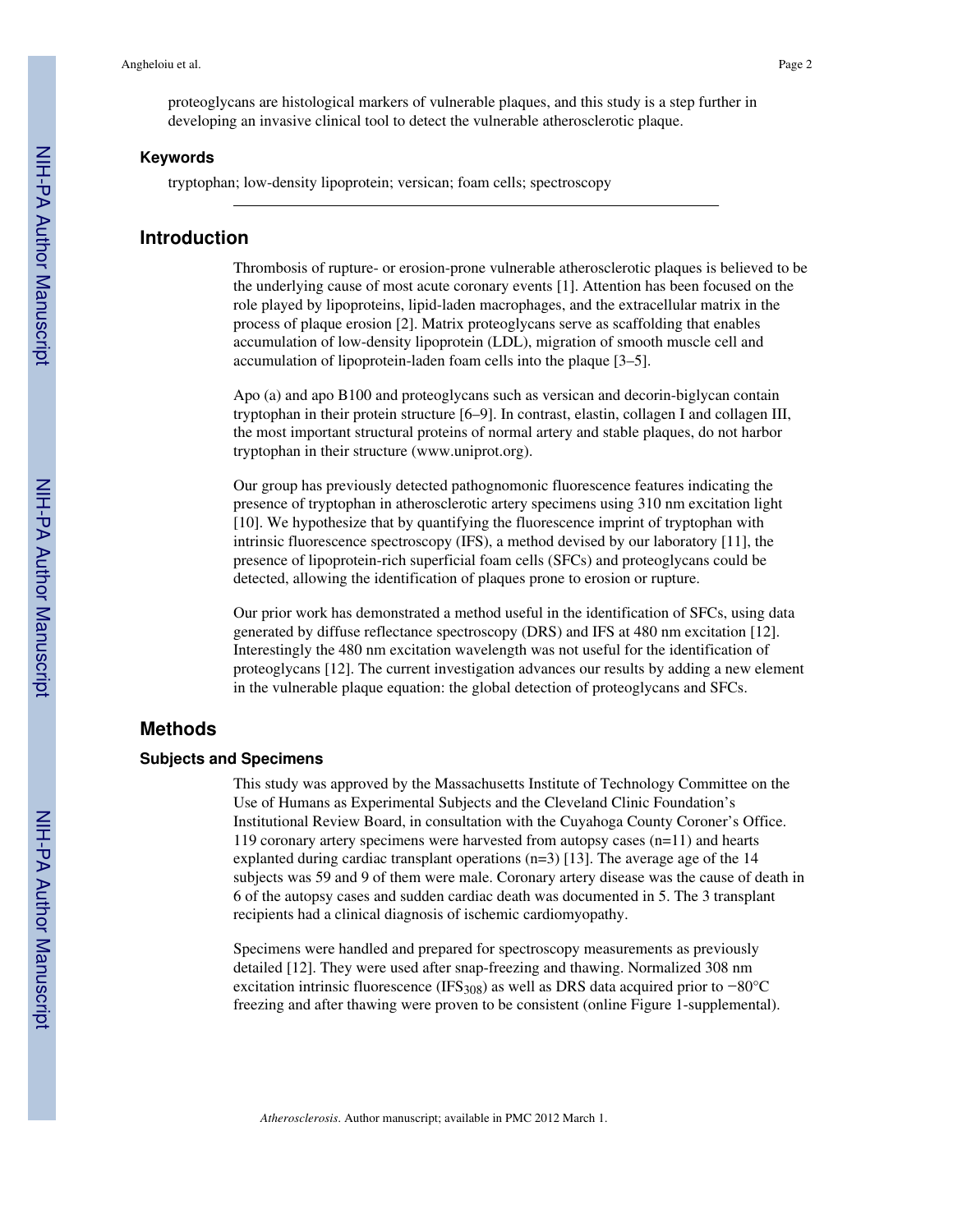#### **IFS and DRS Measurements**

**Instrumentation—**To collect fluorescence and DRS data required to obtain the intrinsic fluorescence spectra, we used a FastEEM instrument developed in our laboratory. This unit is equipped with a fiber optic probe for light delivery and collection and has already been used successfully in clinical studies [14]. The instrument, optical theory, specimen preparation and calibration methods have been described in prior work and detailed in the online supplemental file theory\_instrumentation\_supplemental\_file.doc [12].

**IFS<sub>308</sub>** Basis Spectra—IFS<sub>308</sub> was obtained using the DRS and 308 nm fluorescence data as previously described [12]. Based on our previous experience, a candidate set of basis spectra was established, and then narrowed to a minimal number of spectra that fit the coronary spectra with maximum accuracy via non-negativity constrained least-squares minimization. The 6 initial candidate basis spectra were: fibrous cap (FCAP), media (MED), tryptophan (TRP), red-shifted (RS), LDL spectrum, and calcification spectrum. FCAP, MED, and calcification spectra were obtained by averaging the  $IFS<sub>308</sub>$  spectra of sets of 5 layers of each individual type of coronary tissue. LDL was extracted from human plasma, and tryptophan was purchased from Sigma-Aldrich, St. Louis, MO. The RS spectrum was obtained by multiple curve resolution analysis of a set of 5 whole coronary specimens with a large amount of SFCs in the top layers, as previously described [12].

#### **Identification of Tryptophan Fluorescence in LDL and Proteoglycans Spectra**

**—**We hypothesized that spectra of LDL and two families of proteoglycans mostly encountered in coronary atherosclerotic lesions (versican and decorin-biglycan) demonstrate signs of tryptophan fluorescence. For this reason we obtained spectra of two vascular proteoglycan preparations: versican and decorin-biglycan, which were isolated and purified by methods described by Hascall et al with modifications [15]. Hyaluronan extracted from bovine vitreous humor was purchased from Sigma-Aldrich, St. Louis, MO. To document what proteoglycan spectra demonstrate spectroscopic features of tryptophan, we modeled them with the help of the basis spectra selected to fit the coronary specimens' spectroscopic data. With the purpose of a more accurate definition of the hyaluronan fluorescence we obtained spectra of oligo-4 hyaluroanan (Hyalose, Oklahoma City, OK) and of its two monomers, N-acetyl-D-glucosamine (NAG) and D-glucuronic acid (Sigma, St. Louis, MO) as described in the online file theory instrumentation supplemental file.doc.

In order to demonstrate that tryptophan is contributing to the LDL fluorescence, we compared spectra of tryptophan, LDL and of various oxidized LDL (OxdLDL) species generated according to a oxidation method described elsewhere [20]. During the oxidation process spectra were acquired every 1–2 hours for the first 24 hours and then every 24 hours for up to 5 days. Background for the spectroscopic measurements was acquired from a  $CuSO<sub>4</sub>$  solution as used in the oxidation method quoted [16].

**IFS<sub>308</sub>** Modeling—IFS<sub>308</sub> data were modeled by a linear combination of a minimum number of IFS $_{308}$  basis spectra that would provide the best fit [12], which allowed us to extract the relative fit contributions of the basis spectra to the experimental  $IFS_{308}$ . Goodness of fit was measured by root mean square error of the residual (experimental spectrum minus model fit) divided by peak  $IFS_{308}$ .

While modeling by way of a minimum number of basis spectra was aimed at providing the best possible and most robust fit, this processing step did not necessarily demonstrate the atherosclerotic plaque-specific molecules targeted by us, such as LDL, oxidized LDL (OxdLDL), versican, hyaluronan and decorin-biglycan, contributed to  $IFS<sub>308</sub>$  spectra of the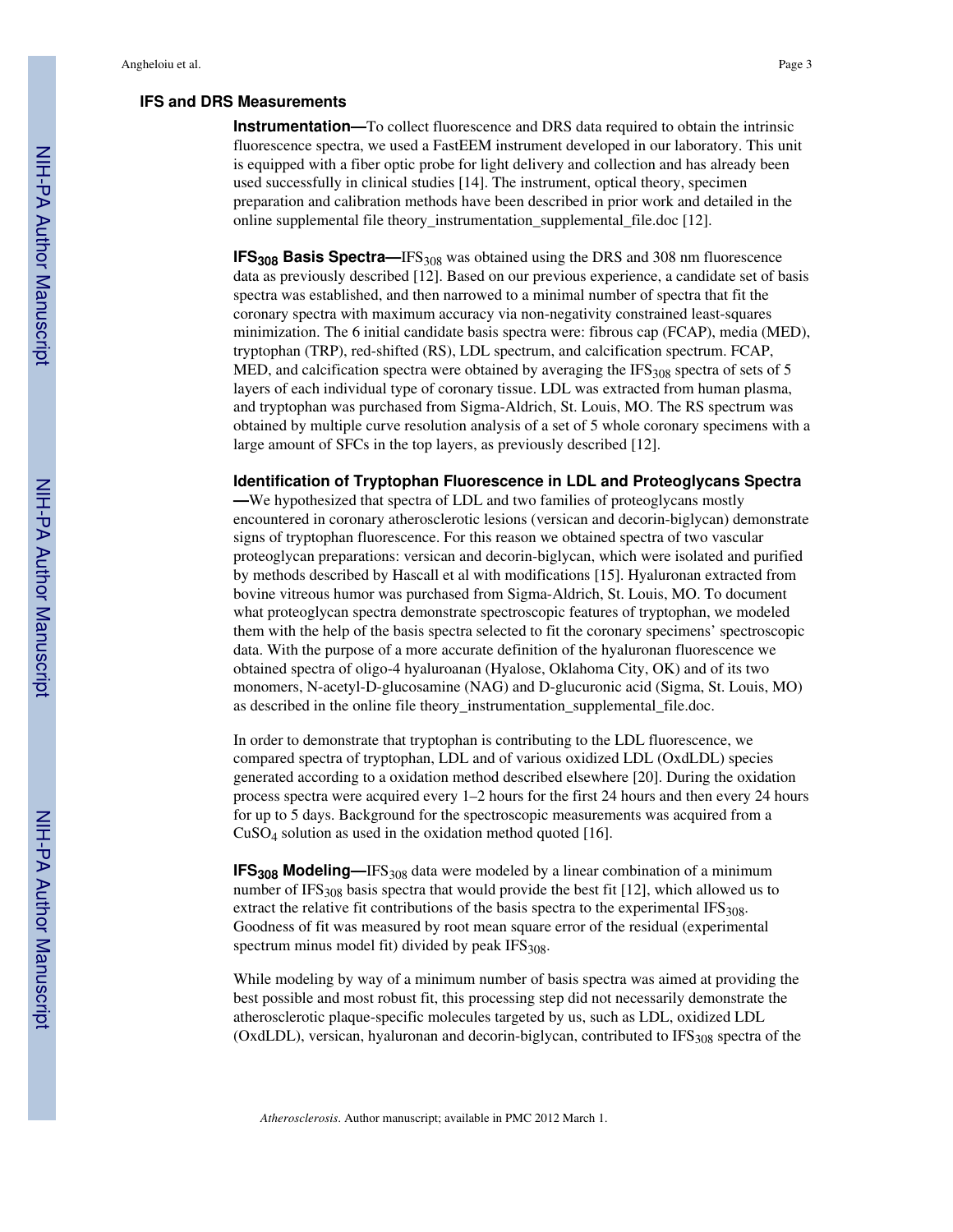specimens analyzed. With this objective in mind we used these spectra to perform a second modeling run.

#### **Histology**

Coronary segments were routinely processed and cut into serial 5 µm-thick sections. All specimens were subjected to hematoxylin-eosin and Movat's pentachrome staining for identification of proteoglycans (blue), collagen (yellow) and elastin fibers (black). Intense proteoglycan staining was defined as intense blue coloration on Movat's pentachrome in the absence of elastin or collagen fibers. Foam cells were identified histologically by their foamy cytoplasm. Specimens with either SFCs or superficial proteoglycan accumulations, alone or in combination, were subjected to immunohistochemical studies for the identification of versican (anti-versican antisera - LF99), kindly provided by Dr. Larry Fisher (Craniofacial and Skeletal Disease Branch, National Institutes of Dental Research, NIH, Bethesda, MD) and hyaluronan (hyaluronan binding protein, gift of Dr. Charles Underhill, Georgetown University, Washington, DC) [17,18]. The purpose of the latter two staining methods was to demonstrate that each of the diagnostic group's specimens harbored SFCs and/or species of proteoglycans known to predispose the coronary plaque to the process of erosion.

Slides were examined by a cardiovascular pathologist blinded to the spectroscopic results who used a modified American Heart Association classification [19], dividing the coronary segments into: normal, intimal thickening, intimal xanthoma, pathological intimal thickening, fibrous cap atheroma, fibrocalcific plaque, and thin fibrous cap atheroma (cap thickness < 65 µm). Proteoglycans and SFCs were identified on each slide in the region of interest to a depth of 50 µm, which corresponds to the sampling depth at 308 nm excitation [20].

The diagnostic target group consisted of three subgroups: specimens with SFCs alone, a combination of SFCs and superficial proteoglycans, or intense proteoglycan staining at the same time positive for hyaluronan or versican in the absence of SFCs.

#### **Analysis Methods and Diagnostic Algorithms**

The purpose of our study was the identification of the diagnostic target group defined above. To achieve this goal, we employed an algorithm using as diagnostic variables the basis spectra contributions to  $IFS_{308}$ . To analyze the data set in an unbiased manner we used logistic regression and leave-one-out cross-validation, method that obviates the need for a training and validation set of [12].

## **Results**

#### **Histology**

We investigated 119 coronary specimens: 32 normal and intimal thickening lesions, 4 intimal xanthomas, 23 pathological intimal thickening, 45 fibrous cap atheromas, 0 thin fibrous cap atheromas, and 15 fibrocalcific plaques.

SFCs alone were identified in 4 coronary specimens. Fifteen coronary specimens demonstrated SFCs accompanied by proteoglycans in the same region. In 5 other coronary specimens, we identified intense proteoglycan staining by Movat's pentachrome accompanied by positive immunohistochemical staining for hyaluronan or versican, in the absence of SFCs. The combination of these three subgroups represented our diagnostic algorithm's target group (n=24).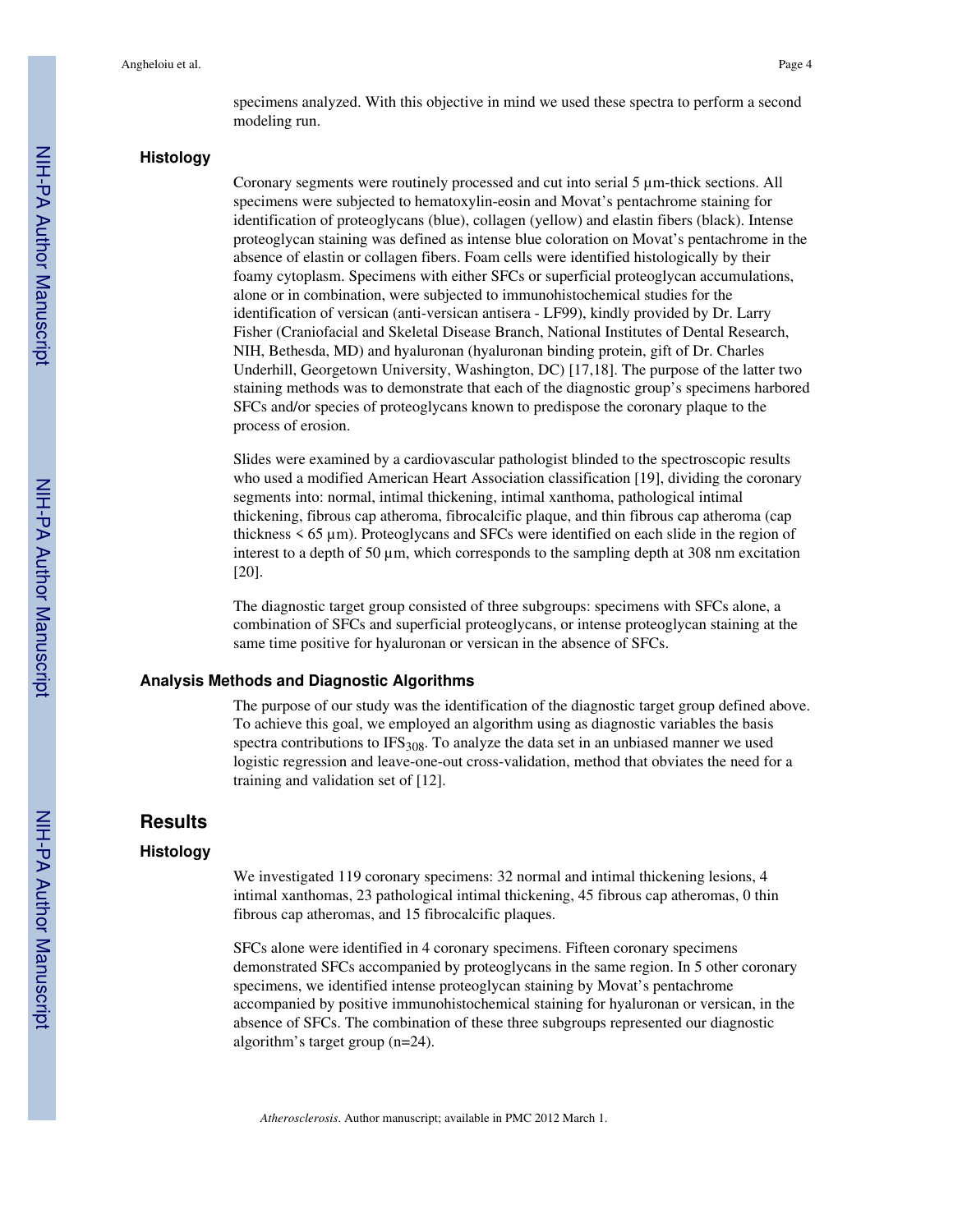Tissue was available for anti-versican and hyaluronan binding protein staining in 20 and 18 specimens of the diagnostic target group. The two staining modalities were positive in 18 and 14 of these specimens (90% and 78% respectively).

#### **IFS and DRS Measurements**

**IFS<sub>308</sub> Basis Spectra—The 6 candidate IFS<sub>308</sub> basis spectra were listed in the Methods** section. Only five of them were required for optimal model fits: FCAP, MED, TRP, LDL, and RS (Figure 1a). The use of each of these basis spectra resulted in significantly better fits than the models performed in their absence  $(P< 0.05)$ . The use of the calcification spectrum did not make a difference in the IFS<sub>308</sub> fit (P=0.85).

FCAP and MED basis spectra were similar to those of collagen and elastin (Figure 1b) (peaks at 401 nm, 413, 405 nm 406 nm respectively). The fits were significantly better using FCAP and MED than using collagen and elastin (P=0.02 for goodness of fit).

**Identification of Tryptophan Fluorescence in LDL and Proteoglycans Spectra**

**—**The LDL basis spectrum peaked at 348 nm, demonstrating a very large shift towards the ultra-violet spectral region in comparison with FCAP and MED, while the tryptophan spectrum peaked at 362 nm. Despite the 14 nm shift between the LDL and tryptophan peaks, we suspected that the LDL fluorescence is due to tryptophan. To verify this assertion, we acquired spectra of LDL oxidized using the  $Cu<sup>+2</sup>$  method [16]. At 1 hour the OxdLDL spectrum had a peak in the same region (363 nm) with that of TRP (362 nm) (Figure 1c). At 2 hours the peak in the 348–362 nm region disappeared, making room for a peak situated at 430 nm (online Figure 2-supplemental).

Figure 2 illustrates the spectra of versican, decorin-biglycan, OxdLDL, and hyaluronan and their fits using our 5 basis spectra. As expected their modeling demonstrated a relatively high contribution of tryptophan to versican, decorin-biglycan and OxdLDL. Hyaluronan demonstrated a significant contribution from the tryptophan spectrum as well (Figure 2). Since tryptophan is not a structural component of hyaluronan, we acquired spectra of oligo-4 hyaluronan, and its two monomers NAG and D-glucuronic acid. Figure 3-suplemental demonstrates that both oligo-4 hyaluronan and NAG have peaks in the near-UV region, at 362 nm and 348 nm respectively. This suggests that NAG is the chemical moiety responsible for the tryptophan pseudo-contribution to the hyaluronan spectrum.

**IFS308 modeling—**In order to extract data regarding the contribution of LDL and TRP to IFS308 we used a modeling system employing the minimum number of basis spectra required to obtain an excellent fit: FCAP, MED, TRP, LDL, and RS (Figure 1a). We calculated a diagnostic variable labeled Total Tryptophan as the sum of LDL and TRP contributions. Total Tryptophan contribution, defined in this manner, represents the expression of the major trytophan-containing molecules in the atherosclerotic plaques: LDL, OxdLDL, versican and decorin-biglycan. A chemical moiety with fluorescence similar with tryptophan is NAG (Figure 3-suplemental) - a structural component of hyaluronan and biglycan [21], not known to be present in collagen, elastin, versican and LDL. Since its fluorescence properties at 308 nm excitation are similar to tryptophan, we considered for reasons of diagnostic simplicity to include its fluorescence contribution in the Total Tryptophan contribution.

The Total Tryptophan burden may include the participation of other tryptophan-containing molecules as well, such as the matrix regulatory proteins (osteopontin and osteocalcin) or matrix metalloprotease proteins, which are known to contain tryptophan (http://www.uniprot.org). Figure 3 illustrates the spectra of osteopontin (Sigma-Aldrich, St. Louis, MO) and osteocalcin (graciously donated by Dr. Caren Gundberg, Yale University,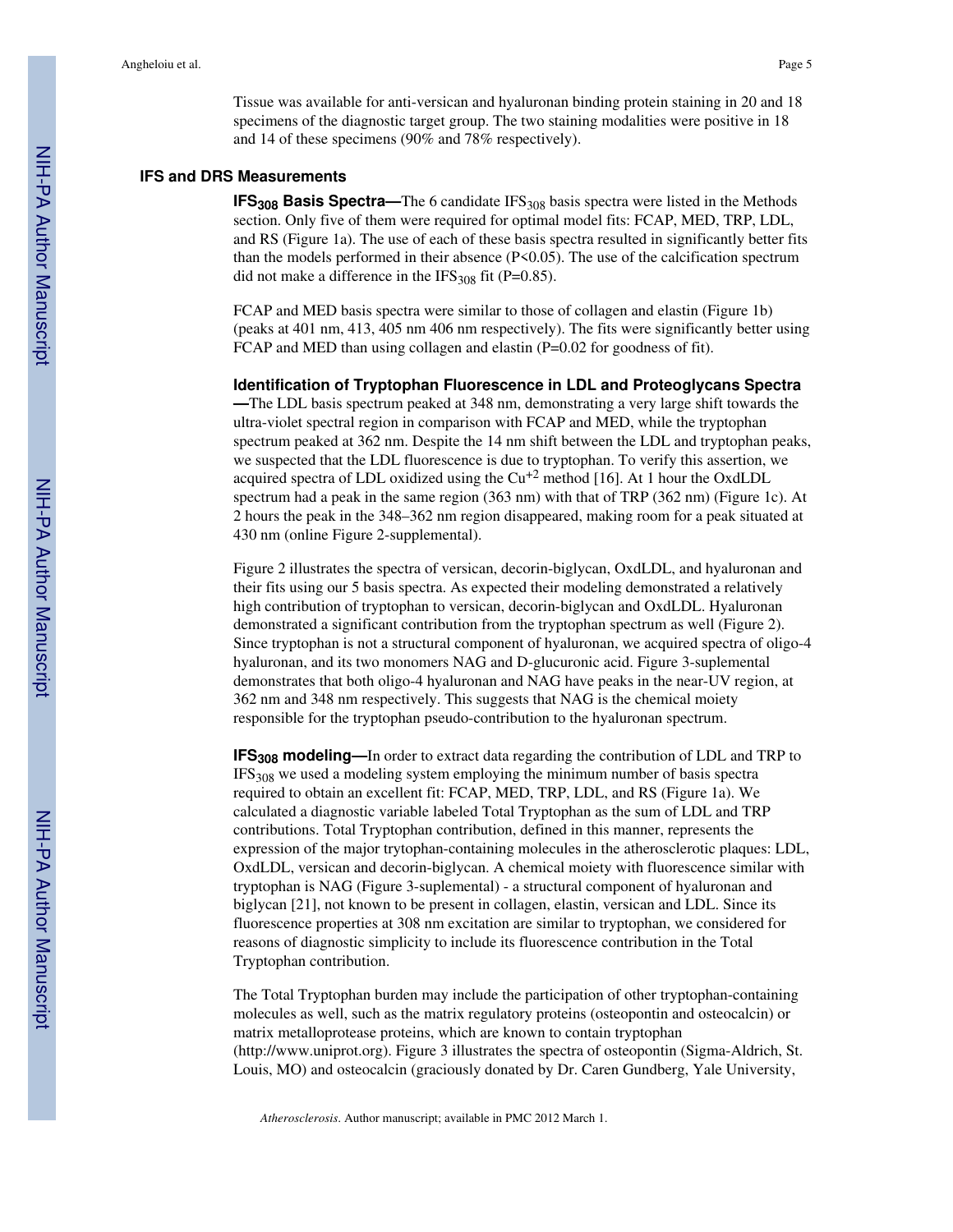New Haven, CT) [22]. One can notice their spectral peaks stretching from 368 nm to 374 nm, close to the 361 nm location of the tryptophan peak, suggesting a significant spectral contribution from this amino acid.

Overall, the average Total Tryptophan contribution was  $28\% \pm 19\%$  in the diagnostic target group (n=24), much higher than  $6\% \pm 8\%$  for the coronary lesions without SFCs or proteoglycan deposits (n=95) (Figure 4). The highest Total Tryptophan contribution was 65%, recorded in a sample with abundant superficial SFCs and proteoglycans.

**IFS308 modeling using spectra of LDL and proteoglycans—**In order to demonstrate that LDL and proteoglycans were indeed the tryptophan-containing chemical moieties contributing to  $IFS_{308}$ , we performed a second modeling of our diagnostic target group using the actual spectra of LDL, versican, hyaluronan, decorin-biglycan and FCAP. The fits were only slightly inferior in accuracy to those obtained by way of the 5 basis spectra (goodness of fit 97.4% versus 98.2%, P<0.05). Average contributions of LDL and proteoglycans were 15% and 19%. Contributions of versican, hyaluronan, and decorinbiglycan were 7%, 3% and 9% respectively.

#### **Diagnostic algorithm**

A binary diagnostic algorithm using Total Tryptophan contribution and FCAP contribution demonstrated a sensitivity of 92%, specificity of 80% and total accuracy of 82% (Figure 5) in identifying the diagnostic target group (total n=24).

# **Discussion**

Heart disease remains the leading cause of death in both men and women in the United States. Plaque rupture and plaque erosion account for most cases of myocardial infarction and sudden death [1].

The current study demonstrates that intrinsic fluorescence is able to collectively identify proteoglycans and SFCs in coronary specimens. Proteoglycans, LDL and SFCs are plaque elements that co-localize and functionally interact very closely, contributing to the development of plaque erosion or rupture [3,23]. Superficial lipoprotein-rich macrophages are a landmark pathological feature of ruptured lesions, and are present in the eroded plaques as well, representing 3.44% versus 2.53% of the intimal surface in ruptured and eroded plaques respectively [1,24]. Proteoglycans, of which versican and the glycosaminoglycan hyaluronan are the most important for the purpose of vulnerable plaque identification [25], are found both in the thick fibrous cap atheromas and pathological intimal thickening lesions, as well as in the lipid-rich core of fibrous cap atheromas [23]. Therefore the identification of proteoglycans, lipoproteins and foam cells as a group would represent an important step in developing a spectroscopic clinical tool for the detection of vulnerable atherosclerotic plaques.

#### **Spectroscopic principle of global lipoprotein and proteoglycan identification**

Our method is based on the fluorescence properties of tryptophan. The molecules we investigated were those related to plaque vulnerability: LDL, OxdLDL and proteoglycans. The LDL spectrum had a shape very similar to that of tryptophan, with a peak situated at 348 nm, 14 nm away from the tryptophan peak (Figure 1a). The spectrum of a molecule similar to  $LDL$  –  $LDL$  oxidized for 1 hour using the  $Cu$ <sup>+2</sup> method (OxdLDL) – displayed a peak superimposed with the tryptophan peak, offering a second reason to believe that the near-ultraviolet LDL fluorescence is due to tryptophan (Figure 1c). The 2-hour oxidation product of the same reaction lost the fluorescence peak in the 348–362 nm region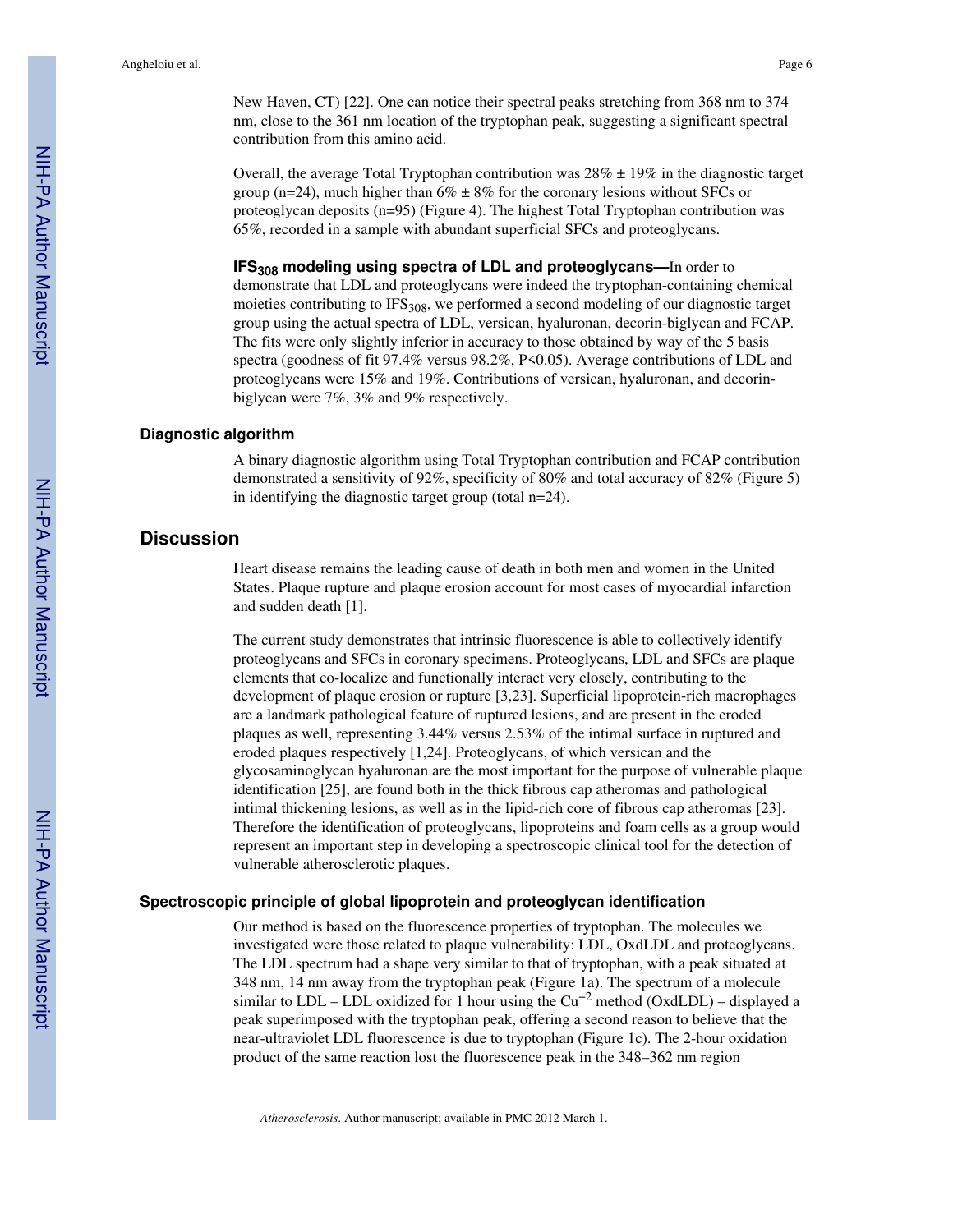characteristic for tryptophan (online Figure 2-supplemental). In agreement with our data, numerous reports have demonstrated the concomitant loss of tryptophan residues and tryptophan fluorescence during the  $Cu^{+2}$  oxidation of LDL [26]. This is a third argument to indicate that the fluorescence peak in the 348–362 nm region of LDL and 1-hour oxidized LDL is due to tryptophan.

We also demonstrated that versican, a proteoglycan with an important role in the process of coronary erosion, has features of tryptophan fluorescence. Its spectrum showed a tryptophan contribution of 57%, and a peak situated very closely to that of tryptophan (Figure 2).

Our hyaluronan samples demonstrated features of tryptophan fluorescence as well (34% tryptophan spectra contribution), in spite of the fact that hyaluronan's structure does not include tryptophan. To elucidate the origin of these features we acquired spectra of oligo-4 hyaluronan. This is a small hyaluronan molecule synthesized through an enzymatic process, which excludes the possibility of tryptophan contamination from outside sources. The latter can occur in the large hyaluronan molecules extracted from animal tissue, where tryptophancontaining versican moieties could still be linked onto the hyaluronan chain through the intermediation of hyaluronan binding domains [26]. Interestingly though, in a similar way with the large hyaluronan, oligo-4 hyaluronan showed a fluorescence feature with a peak at 362 nm (online Figure 3-supplemental). Spectra of the two monomers, NAG and Dglucuronic acid, were acquired as well. NAG demonstrated a peak at 348 nm, closely located to tryptophan and oligo-4 hyaluronan, which can explain the fluorescence features of hyaluronan in this spectral region. NAG fluorescence properties are similar to tryptophan, and we considered for reasons of diagnostic simplicity to include its fluorescence contribution in the Total Tryptophan contribution.

Since LDL, OxdLDL, versican and hyaluronan have strong contributions from tryptophan and NAG, we designed a global parameter labeled Total Tryptophan that includes the contributions of tryptophan, LDL and for reasons of simplicity NAG as well.

Hyaluronan is an important component in the superficial layers of erosion-prone plaques and it is known to aggregate with smaller tryptophan-containing molecules such as versican and lipoproteins [3,25,28]. Thus, in addition to its fluorescence properties derived from NAG, we hypothesize that hyaluronan can de indirectly detected as well by identifying the areas rich in tryptophan-containing versican and lipoproteins.

Matrix metalloproteases and regulatory proteins (osteopontin and osteocalcin) are important molecules in the plaque physiology, and they are known to contain tryptophan in their structure – as suggested spectroscopically by Figure 3. A parameter such as Total Tryptophan would incorporate the presence of these molecules as well, which could represent an important feature of this global diagnostic parameter. Further work is needed for the individual identification of these proteins. The online Supplemental Table is a more comprehensive list of tryptophan-containing proteins and protein-including structures pertaining to the lesions studied in this report.

Importantly, the collagen and elastin chains - the main chemical constituents of FCAP, MED and stable plaques - do not contain tryptophan or NAG. This is clearly demonstrated by their spectral peaks (405 nm and 406 nm) being situated at a large distance from the tryptophan (362 nm) and tryptophan-containing molecules. Since stable plaques contain mostly collagen and elastin (found in the fibrous cap and media layers) while unstable plaques are rich in tryptophan-containing molecules such as proteoglycans, LDL and OxdLDL, the spectral differences described here could allow for an accurate differentiation between the stable and unstable plaques. Our results add further evidence to a growing body of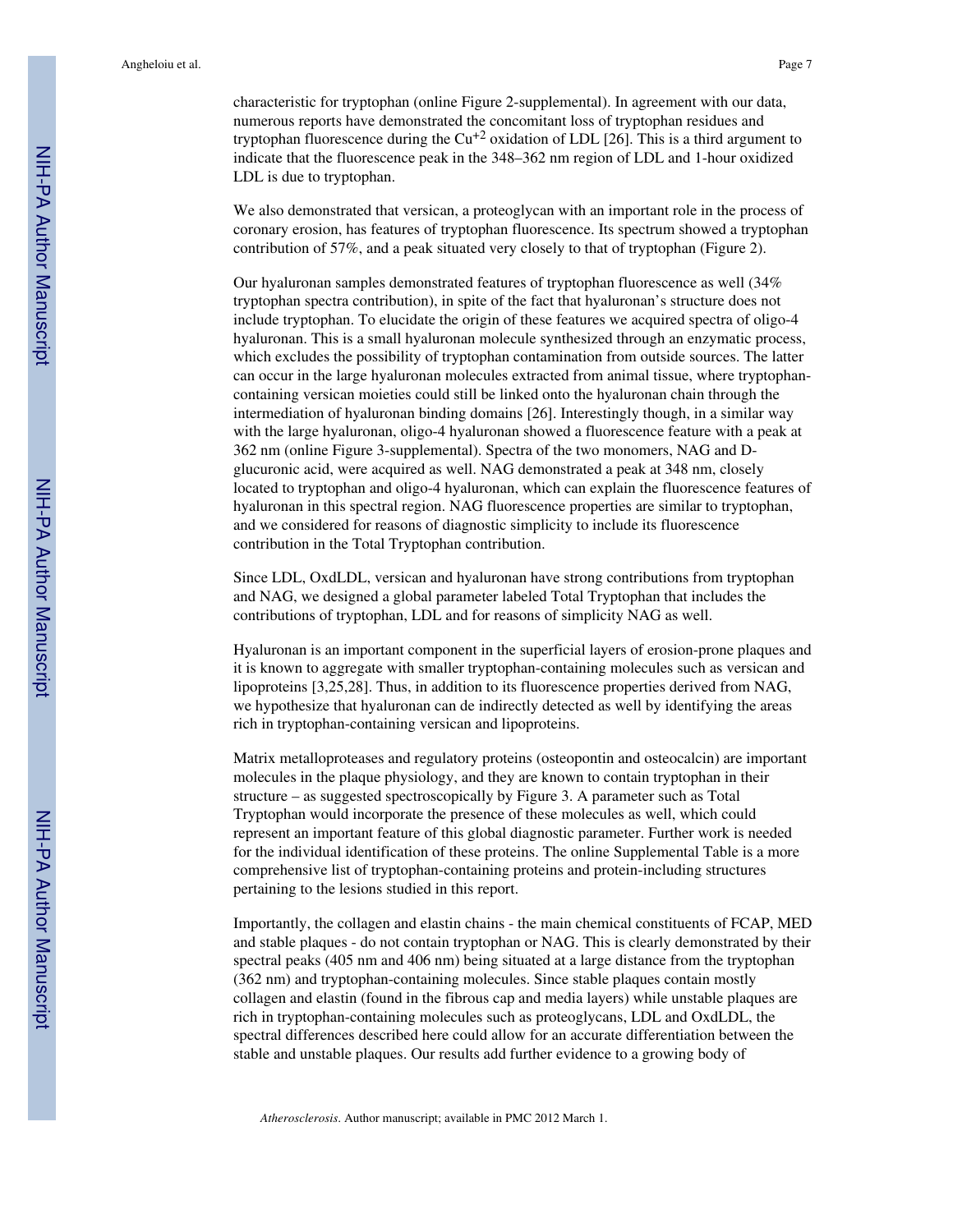spectroscopy literature searching for the best invasive method of vulnerable plaque identification [29,30,31].

#### **Histological evidence of lipoproteins, versican and hyaluronan**

Our target diagnostic group was formed by specimens with accumulations of SFCs and proteoglycans in their superficial layers (n=24). Since lipoproteins (in our case represented by their cellular surrogate - SFCs), versican and hyaluronan are main chemical moieties of the vulnerable plaque, we felt necessary to demonstrate that they were present in the majority of the target group specimens. Indeed these three histological elements were found respectively in 79%, 90% and 78% of the specimens investigated, and at least one of them was found in each specimen of the diagnostic group.

#### **Diagnostic potential**

We established in this study a set of intrinsic fluoresce spectra of high medical interest, which were used to identify coronary plaques with superficial proteoglycans and foam cells. Importantly, intrinsic fluorescence spectra can be acquired in less than 200 ms and analyzed online in less than 1 second, allowing for real-time chemical quantitative analysis. In addition, the fiberoptic probe is approximately 3 meters in length and 1 mm thick allowing to be inserted through a catheter into the coronary vessels in order to acquire spectra of coronary plaques.

#### **Limitations**

Our group of coronary specimens did not include thin fibrous cap atheromas, arterial thrombi or intra-plaque hemorrhages, and thus we could not characterize the role of tryptophan fluorescence in these types of lesions.

## **Conclusion**

We were able to establish a set of characteristic LDL, oxidized LDL and versican fluorescence spectra, ready to be used for real-time diagnosis.  $IFS_{308}$  had the ability to identify coronary plaques with SFCs and/or proteoglycans in their superficial 50 µm. These are features of plaques prone to erosion or rupture, identification of which is an important step in developing a fiber-optic invasive clinical tool to detect vulnerable atherosclerotic plaques.

#### **Supplementary Material**

Refer to Web version on PubMed Central for supplementary material.

### **Acknowledgments**

We are indebted for invaluable technical support and research counseling to Dr. Vincent Hascall, Dr. Eugene Podrez, Lerner Research Institute, and Dr. Christine Moravec, Kaufman Center for Heart Failure, Cleveland Clinic, Cleveland, OH.

This work was supported by funds from Pfizer, Inc, and the MIT Laser Biomedical Research Center, as well as National Institutes of Health grants RR02594 and R01 HL64675.

# **References**

1. Kramer MC, Rittersma SZ, Winter RJ, et al. Relationship of Thrombus Healing to Underlying Plaque Morphology in Sudden Coronary Death. J Am Coll Cardiol 2010;55:122–132. [PubMed: 19818571]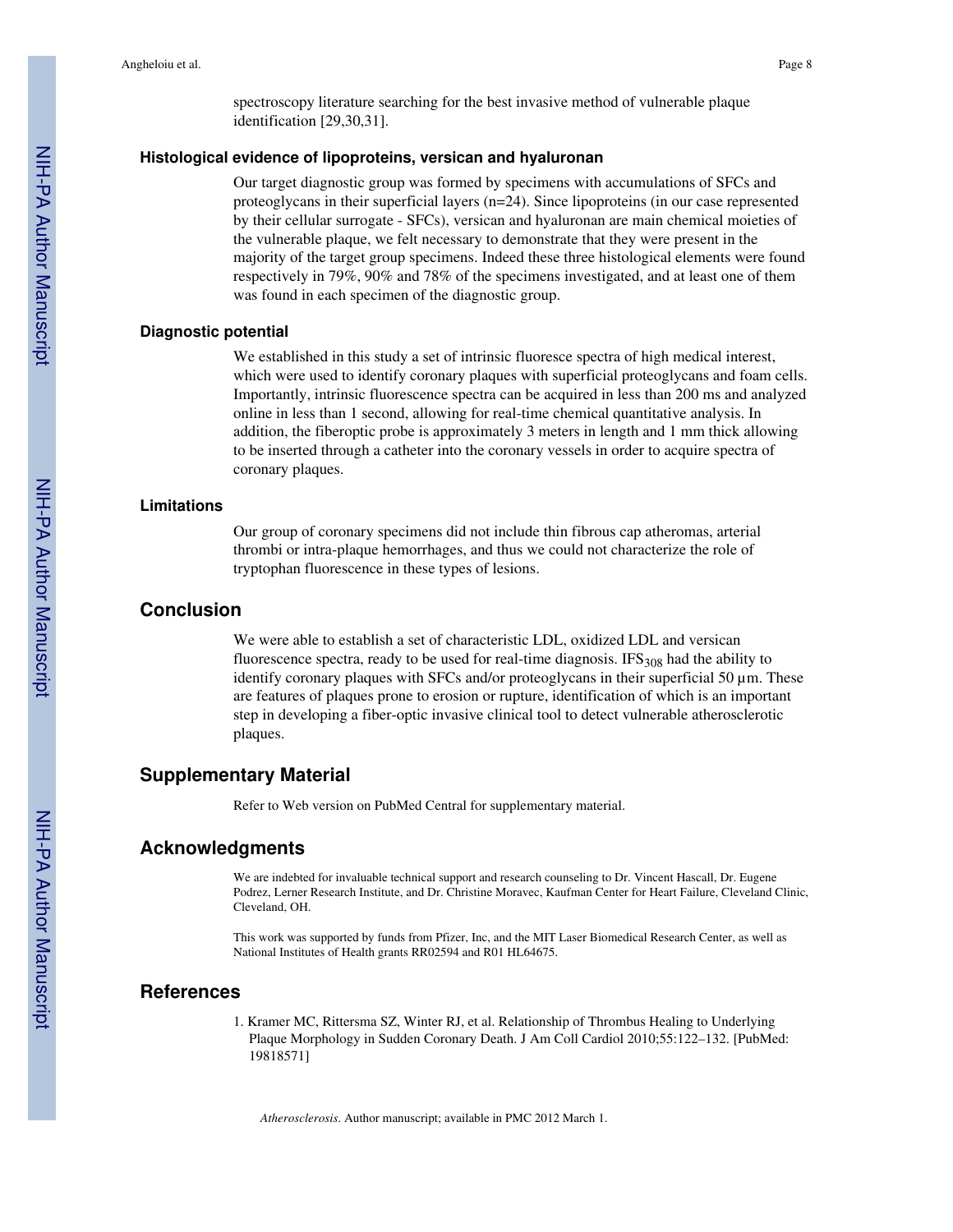- 2. Farb A, Burke AP, Tang AL, et al. Coronary plaque erosion without rupture into a lipid core. A frequent cause of coronary thrombosis in sudden coronary death. Circulation 1996;93:1354–1363. [PubMed: 8641024]
- 3. Williams KJ, Tabas I. The response-to-retention hypothesis of early atherogenesis. Arterioscler Thromb Vasc Biol 1995;15:551–561. [PubMed: 7749869]
- 4. Wight TN, Merrilees MJ. Proteoglycans in atherosclerosis and restenosis: key roles for versican. Circ Res 2004;94:1158–1167. [PubMed: 15142969]
- 5. Gutierrez P, O'Brien KD, Ferguson M, Nikkari ST, Alpers CE, Wight TN. Differences in the distribution of versican, decorin, and biglycan in atherosclerotic human coronary arteries. Cardiovasc Pathol 1997;6:271–278.
- 6. Marcovina SM, Morrisett JD. Structure and metabolism of lipoprotein (a). Curr Opin Lipidol 1995;6:136–145. [PubMed: 7648002]
- 7. Borén J, Ekström U, Agren B, et al. The molecular mechanism for the genetic disorder familial defective apolipoprotein B100. J Biol Chem 2001;276:9214–9218. [PubMed: 11115503]
- 8. Zimmermann DR, Ruoslahti E. Multiple domains of the large fibroblast proteoglycan, versican. EMBO J 1989;8:2975–2981. [PubMed: 2583089]
- 9. Fisher LW, Termine JD, Young MF. Deduced protein sequence of bone small proteoglycan I biglycan) shows homology with proteoglycan II (decorin) and several nonconnective tissue proteins in a variety of species. J Biol Chem 1989;264:4571–4576. [PubMed: 2647739]
- 10. Baraga JJ, Rava RP, Fitzmaurice M, et al. Characterization of the fluorescent morphological structures in human arterial wall using ultraviolet-excited microspectrofluorimetry. Atherosclerosis 1991;88:1–14. [PubMed: 1878005]
- 11. Zhang Q, Müller MG, Wu J, Feld MS. Turbidity-free fluorescence spectroscopy of biological tissue. Opt. Lett 2000;25:1451–1453. [PubMed: 18066245]
- 12. Angheloiu GO, Arendt JT, Müller MG, et al. Intrinsic fluorescence and diffuse reflectance spectroscopy identify superficial foam cells in coronary plaques prone to erosion. Arterioscler Thromb Vasc Biol 2006;26:1594–1600. [PubMed: 16675721]
- 13. Sprung J, Ogletree-Hughes ML, Moravec CS. The effects of etomidate on the contractility of failing and nonfailing human heart muscle. Anesth Analg 2000;91:68–75. [PubMed: 10866889]
- 14. Georgakoudi I, Sheets EE, Muller MG, et al. Trimodal spectroscopy for the detection and characterization of cervical precancers in vivo. Am J Obstet Gynecol 2002;186:374–382. [PubMed: 11904594]
- 15. Hascall VC, Calabro A, Midura RJ, Yanagishita M. Isolation and characterization of proteoglycans. Methods Enzymol 1994;230:390–417. [PubMed: 8139509]
- 16. Podrez EA, Hoppe G, O'Neil J, et al. Macrophage receptors responsible for distinct recognition of low-density lipoprotein containing pyrrole or pyridinium adducts: models of oxidized low-density lipoprotein. J Lipid Res 2000;41:1455–1463. [PubMed: 10974053]
- 17. Bernstein EF, Fisher LW, Li K, et al. Differential expression of the versican and decorin genes in photoaged and sun-protected skin. Comparison by immunohistochemical and northern analyses. Lab Invest 1995;72:662–669. [PubMed: 7783424]
- 18. Green SJ, Tarone G, Underhill CB. Distribution of hyaluronate and hyaluronate receptors in the adult lung. J Cell Sci 1988;89:145–156. [PubMed: 2461953]
- 19. Virmani R, Kolodgie FD, Burke AP, et al. Lessons from sudden coronary death: a comprehensive morphological classification scheme for atherosclerotic lesions. Arterioscler Thromb Vasc Biol 2000;20:1262–1275. [PubMed: 10807742]
- 20. Sćepanović OR, Fitzmaurice M, Gardecki JA, et al. Detection of morphological markers of vulnerable atherosclerotic plaque using multimodal spectroscopy. J Biomed Opt 2006;11 021007.
- 21. Scott PG, Dodd CM, Bergmann EM, et al. Crystal structure of the biglycan dimer and evidence that dimerization is essential for folding and stability of class I small leucine-rich repeat proteoglycans. J Biol Chem 2006;281:13324–13332. [PubMed: 16547006]
- 22. Gundberg CM, Hauschka PV, Lian JB, et al. Osteocalcin: isolation, characterization, and detection. Methods Enzymol 1984;107:516–544. [PubMed: 6094965]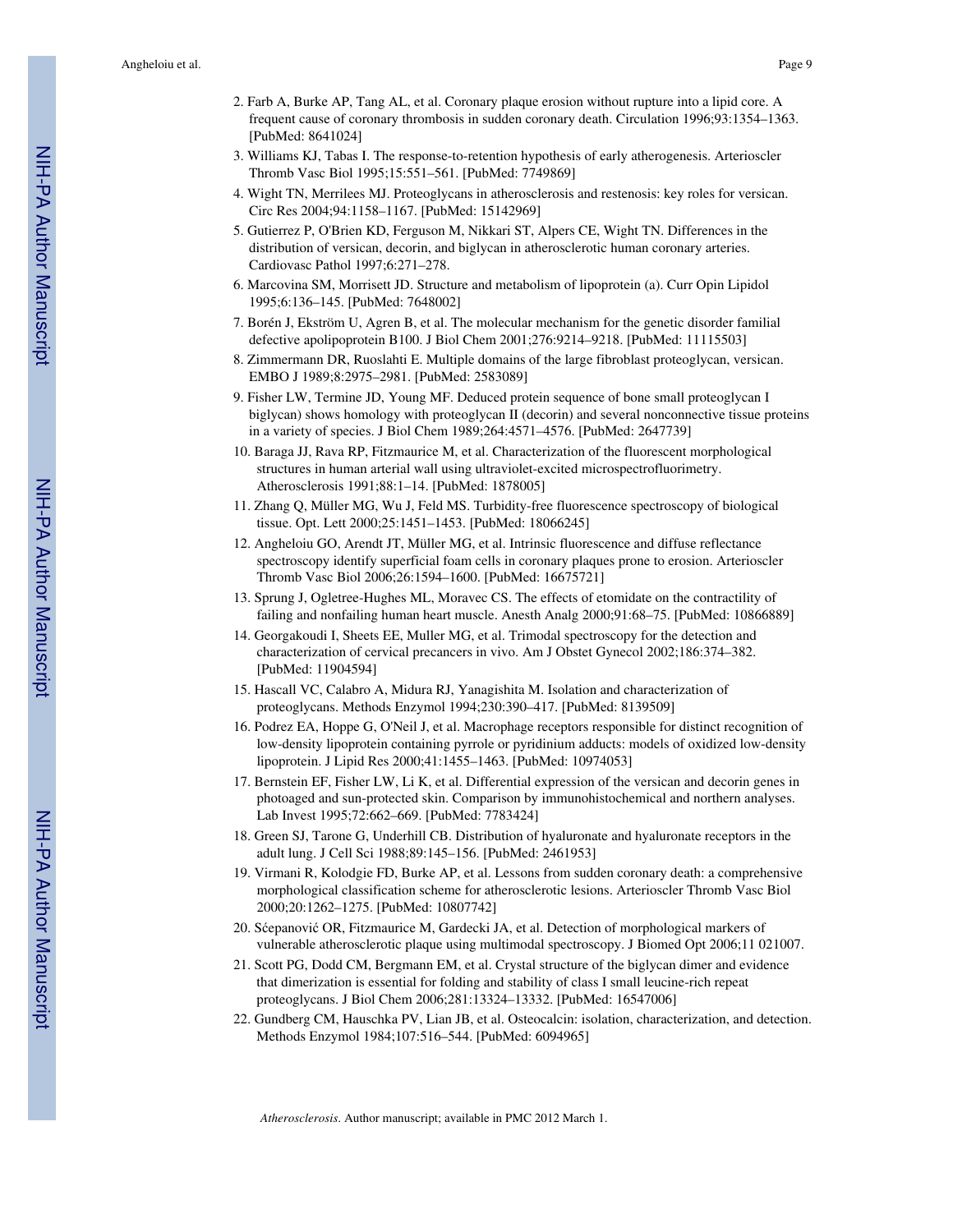- 23. Evanko SP, Raines EW, Ross R, et al. Proteoglycan distribution in lesions of atherosclerosis depends on lesion severity, structural characteristics, and the proximity of platelet-derived growth factor and transforming growth factor-beta. Am J Pathol 1998;152:533–546. [PubMed: 9466580]
- 24. van der Wal AC, Becker AE, van der Loos CM, et al. Site of intimal rupture or erosion of thrombosed coronary atherosclerotic plaques is characterized by an inflammatory process irrespective of the dominant plaque morphology. Circulation 1994;89:36–44. [PubMed: 8281670]
- 25. Kolodgie FD, Burke AP, Farb A, et al. Differential accumulation of proteoglycans and hyaluronan in culprit lesions: insights into plaque erosion. Arterioscler Thromb VascBiol 2002;22:1642–1648.
- 26. Giessauf A, Steiner E, Esterbauer H. Early destruction of tryptophan residues of apolipoprotein B is a vitamin E-independent process during copper-mediated oxidation of LDL. Biochim Biophys Acta 1995;1256:221–232. [PubMed: 7766701]
- 27. Ohno-Jinno A, Isogai Z, Yoneda M, et al. Versican and fibrillin-1 form a major hyaluronanbinding complex in the ciliary body. Invest Ophthalmol Vis Sci 2008;49:2870–2877. [PubMed: 18390636]
- 28. Evanko SP, Angello JC, Wight TN. Formation of hyaluronan- and versican-rich pericellular matrix is required for proliferation and migration of vascular smooth muscle cells. Arterioscler Thromb Vasc Biol 1999;19:1004–1013. [PubMed: 10195929]
- 29. Sćepanović OR, Fitzmaurice M, Gardecki JA, et al. Detection of morphological markers of vulnerable atherosclerotic plaque using multimodal spectroscopy. J Biomed Opt 2006;11 021007.
- 29. Jo JA, Fang Q, Papaioannou T, Qiao JH, et al. Diagnosis of vulnerable atherosclerotic plaques by time-resolved fluorescence spectroscopy and ultrasound imaging. Conf Proc IEEE Eng Med Biol Soc 2006;1:2663–2666. [PubMed: 17946129]
- 30. Caplan JD, Waxman S, Nesto RW, Muller JE. Near-infrared spectroscopy for the detection of vulnerable coronary artery plaques. J Am Coll Cardiol 2006;47:C92–C96. [PubMed: 16631516]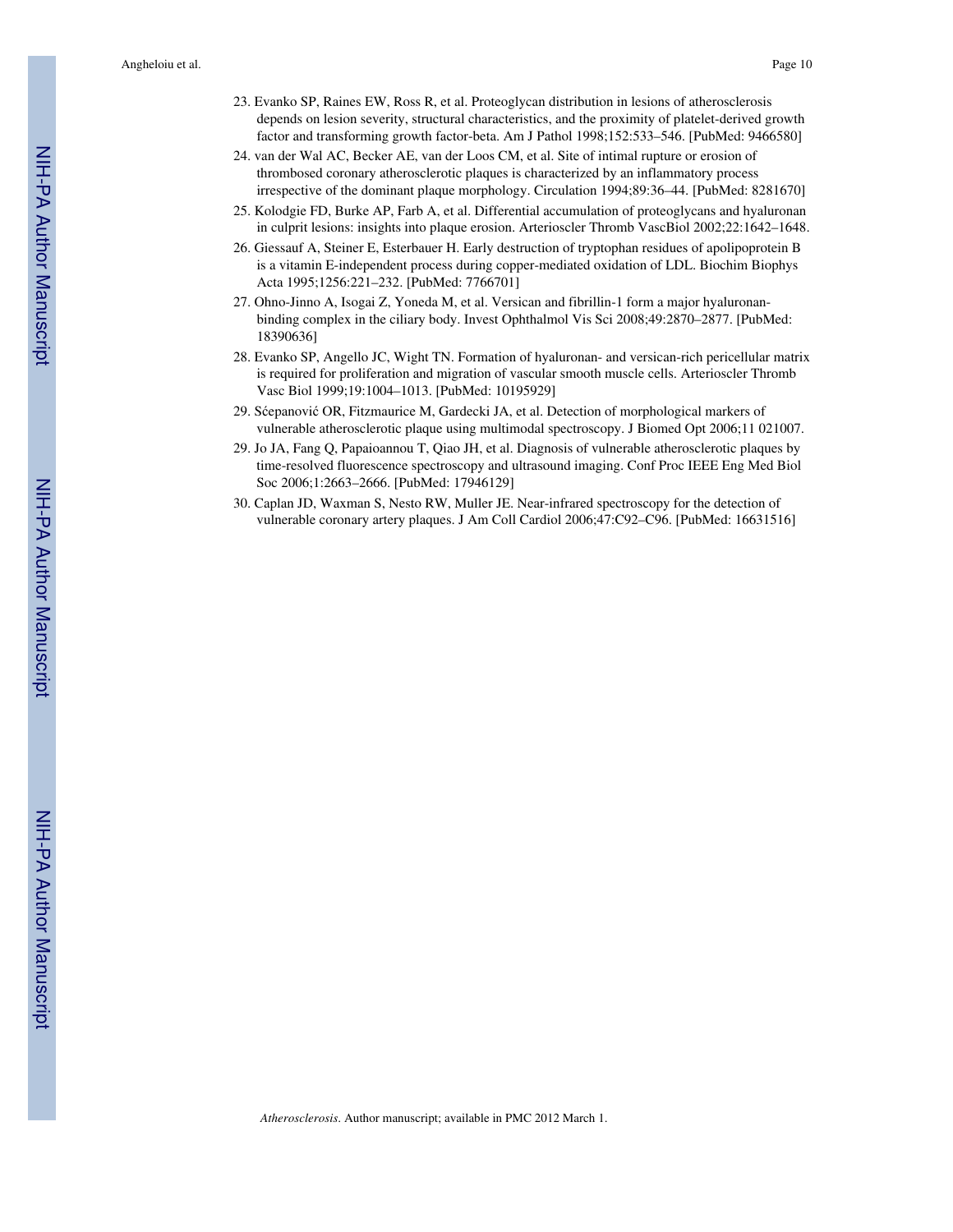

#### **Figure 1.**

Intrinsic fluorescence basis spectra at 308 nm excitation (a). Comparison between FCAP (fibrous cap spectrum) and MED (media spectrum) versus collagen and elastin spectra (b). Intrinsic fluorescence spectra at 308 nm excitation wavelength of low-density lipoprotein (LDL), tryptophan, and oxidized low-density lipoprotein (OxdLDL) (c).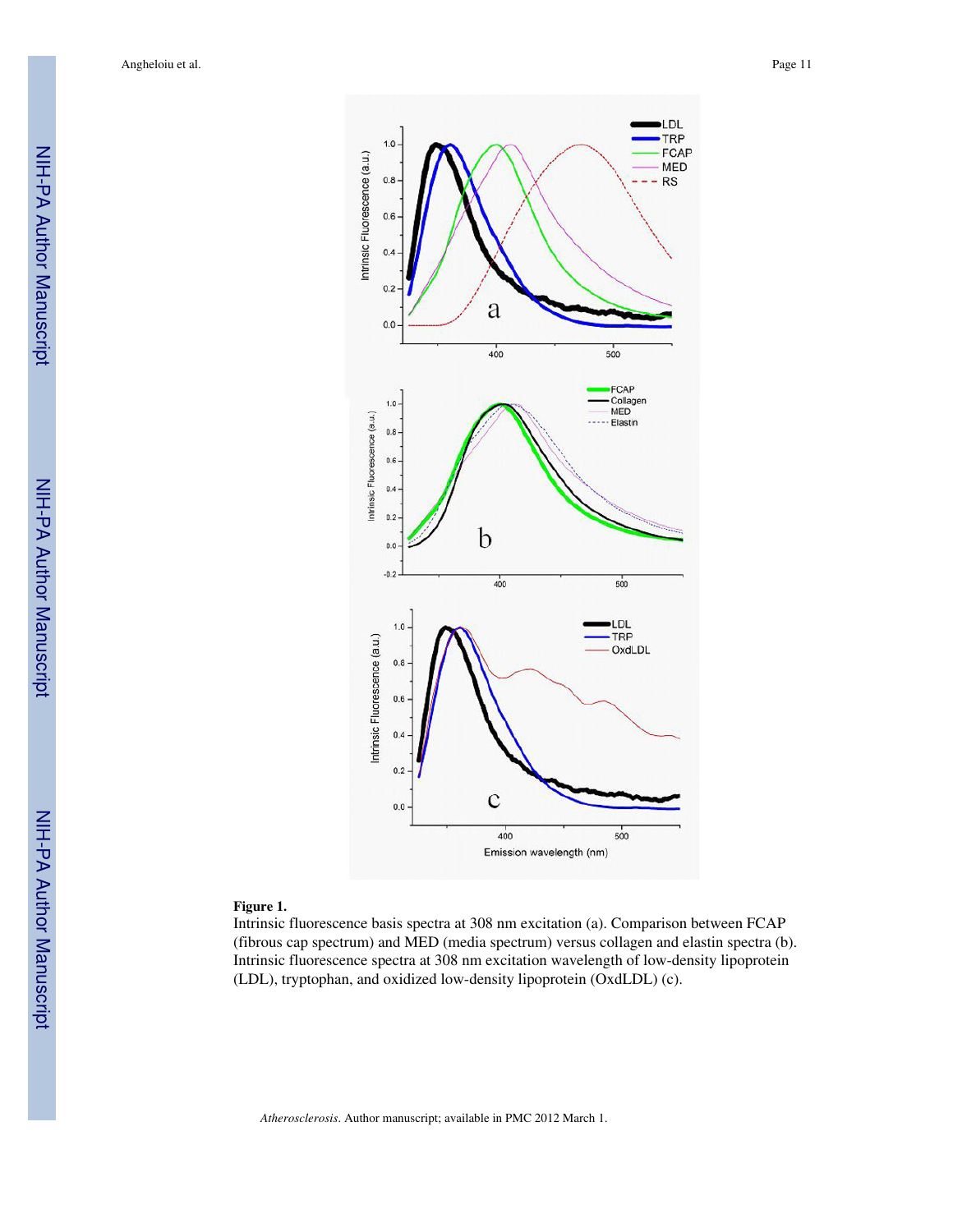Angheloiu et al. Page 12



#### **Figure 2.**

Spectra and fit models of oxidized low-density lipoprotein (OxdLDL), decorin-biglycan, versican and hyaluronan.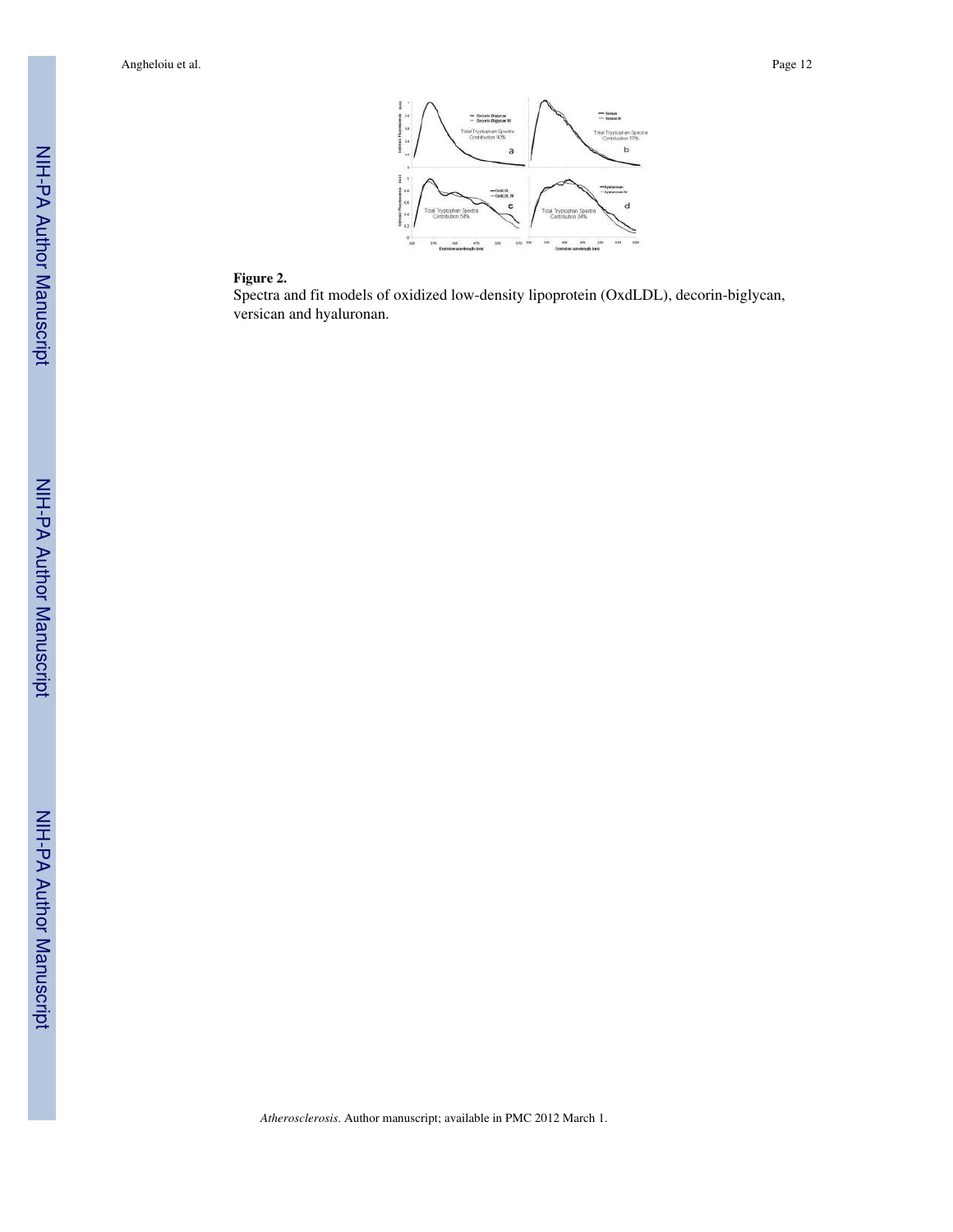Angheloiu et al. Page 13



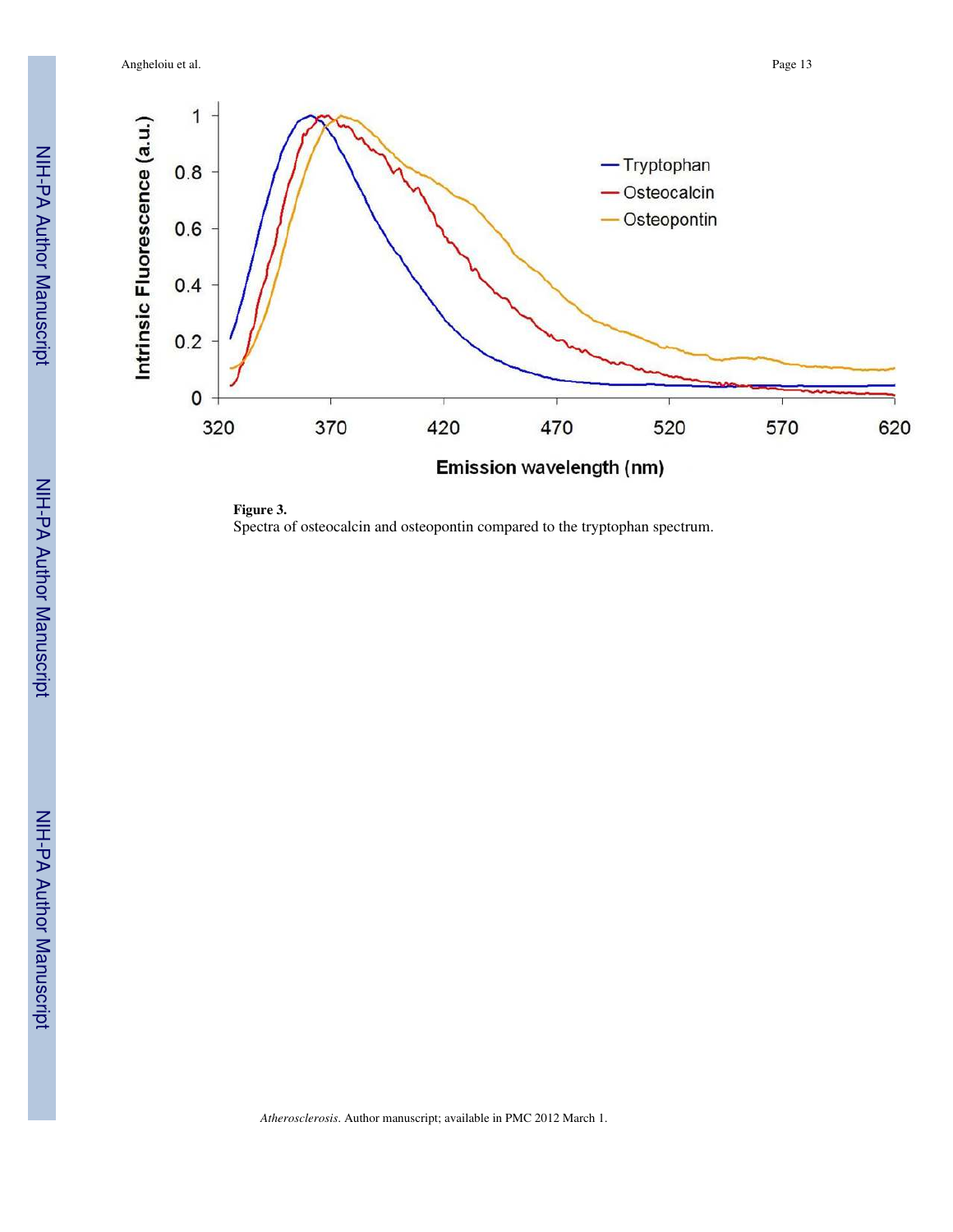

#### **Figure 4.**

Transversal sections of five human coronary specimens and their corresponding intrinsic fluorescence spectra and fit models at 308 nm: a) fibrous cap atheroma with high content of SFCs (superficial foam cells) and lymphocytic infiltration of intima and media (hematoxylin-eosin, x10), accompanied by proteoglycan accumulation in the superficial layers (Movat's pentachrome, not shown); b) fibrous cap atheroma with SFCs accompanied by proteoglycans in the top 50  $\mu$ m (Movat's pentachrome, blue coloration for proteoglycans, x10, with a zoom-in in the left panel for better illustration of SFCs); c) pathological intimal thickening with SFCs accompanied by proteoglycans (Movat's pentachrome, not shown) and versican accumulations (anti-versican antisera staining, red-brown coloration for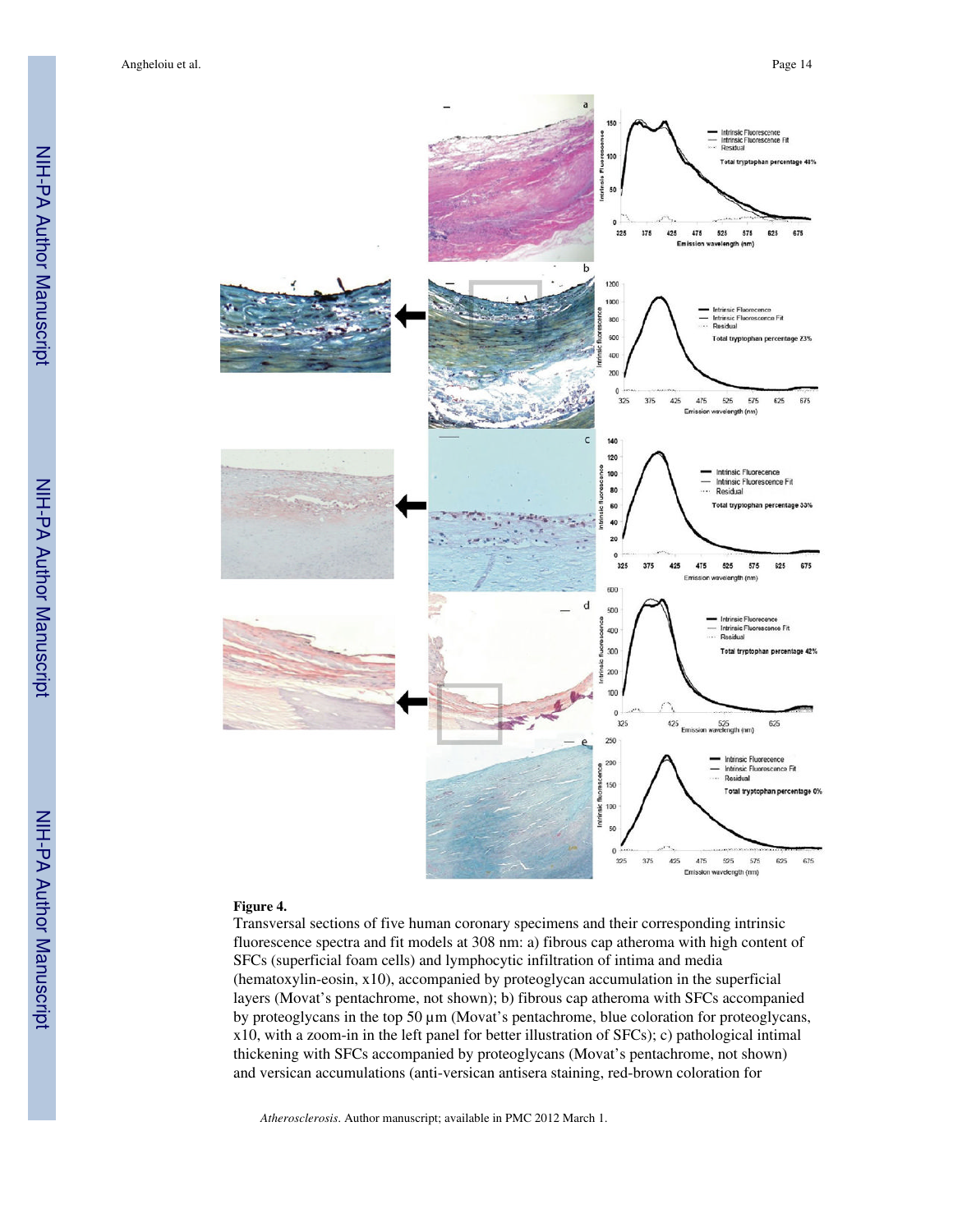Angheloiu et al. Page 15

versican, x20, with a zoom-out in the left panel for better illustration of anti-versican staining); d) calcified fibrous cap atheroma with intense accumulations of proteoglycans (Movat's pentachrome, not shown), versican (anti-versican antisera, not shown) and hyaluronan in the top 50 µm, accompanied by lymphocytic infiltration, in the absence of SFCs (hyaluronan binding protein staining, red-brown coloration for hyaluronan, x10, with a zoom-in in the left panel for better illustration of anti-hyaluronan staining); e) atherosclerotic specimen with no SFCs or proteoglycan accumulations (Movat's pentachrome, x10). Solid bars indicate 50 µm length.